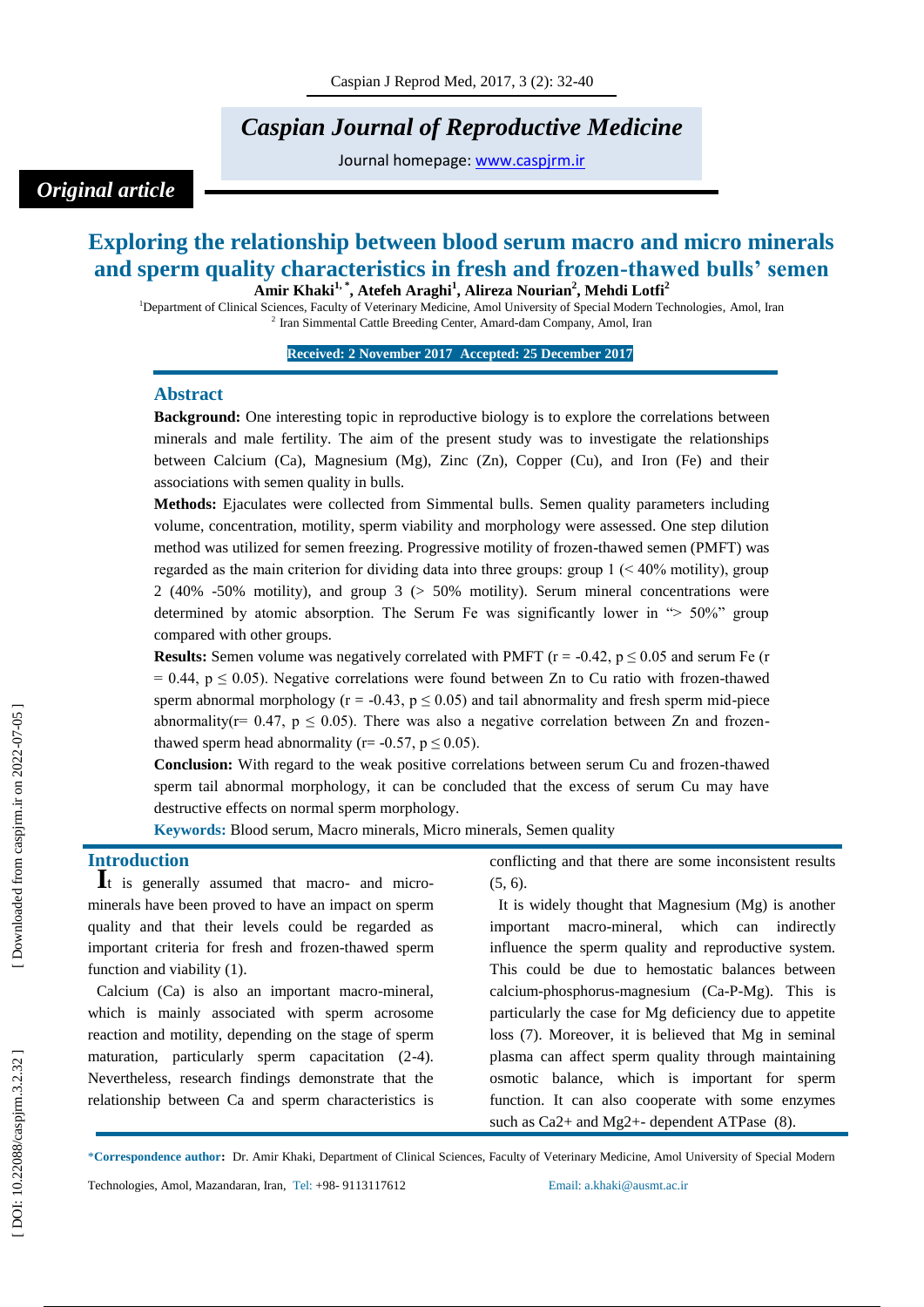

Among the micro minerals, it appears that zinc (Zn) has crucial effects on spermatogenesis and antioxidant status (9). Although it has been reported that the concentration of this trace element is extremely higher in seminal plasma than in blood serum (10), a significant correlation has already been found between serum and seminal plasma Zn levels (11). Furthermore, it has been indicated that both serum and seminal Zn concentrations are associated with sperm quality (12).

Copper (Cu), which is another important trace element, can also cooperate in many antioxidant actions, especially as a co -factor in superoxide dismutase (SOD) enzyme. Cu deficiency can lead to a decrease in libido and semen quality as well as testicular damage, even sterility, in rabbits (13). It can also result in a reduction in semen volume, sperm count, and motility as well as an increase in abnormal morphology in rams (14). On the other hand, it is stated that Cu could be a highly toxic element for sperm (15). It is speculated that excessive Cu accumulation in the testis could have destructive effects spermatogenesis and sex hormone depletion (16).

It has been shown that Iron (Fe) has an important role in the enzymatic systems of sperm mid -piece, which are critical for the progressive motility of sperms (17). The positive correlations between sperm motility and Fe concentration were reported in previous in vivo and in vitro studies, which can declare the importance of this trace element in bull fertility (18 -20). The destructive effects of Fe deficiency on semen quality might be due to its indirect effect, emanating from anemia, especially in combination with Cu deficiency (21). It was reported that blood Fe was positively correlated with seminal plasma Fe (22).

Although it seems that the relationship between the seminal plasma elements with the semen quality parameters could be more logical, there are also several studies examining this relationship in blood serum (13, 22 -26). On the other hand, Abou -skakra et al. (1989) suggested that the role of trace elements in infertility was more directly related to their sperm and serum levels than to the seminal plasma level (27). Therefore, the aim of our research was to evaluate the relationships between blood serum Ca, Mg, Zn, Cu, and Fe with sperm quality parameters in dual purpose simmental (Fleckvieh) bulls, a merit and economic cattle. It is also worth mentioning that there is little

information about the physiological characteristics of this valuable breed.

#### **Materials & Methods**

**Animals:** This research was done on eight healthy dual purpose simmental (Fleckvieh) bulls (2 -6 years old) between winter and spring seasons over the period of three months. The semen samples were collected during the usual collection at the Iran Simmental Cattle Breeding Center (height above sea level: 47m, longitude: 520 23′57.76′′E, latitude: 360 30′ 18.55′′N) between 8 and 12 A.M. The sires were fed three times per day based on standard Simmental bulls' daily rations with the following formulae; silage 18kg, concentrate 9kg, alfalfa 3kg, straw and water ad libitum, Ca 0.74%, P 0.53%, Na 0.49%, Mg 0.29%, Zn 375 ppm, Mn 381/44 ppm, Cu 1•01 ppm, selenium (Se 2.75) ppm plus mineral and vitamin supplements.

**Semen and blood serum sample collection and processing:** Approximately, 10 mL of blood serum was collected via coccygeal venipuncture from each bull in the beginning, middle, and the end of the research. Collected samples were centrifuged at  $\times$  930 g for 15 minutes and moved into Eppendorf type micro-tubes and stored at -70°C until further investigations.

Semen samples were collected by an artificial vagina, which was pre-warmed at 46 °C in oven. The sexual stimulation of the bulls was carried out by 10 min standing near the dummy (a restrained bull in the box) with three false jumps. Immediately after semen collection, the concentration (by photometer SDM [Minitube, Tiefenbach, Germany] calibrated for bull sperm cell counting) volume was recorded. In order to evaluate the fresh sperm motility, two small drops of extended semen were put on glass slide and analyzed using a binocular phase contrast microscope (Minitube, Tiefenbach, Germany) with the magnification of  $\times 200$ , which was equipped with hot plate.

In addition, one step dilution method (room temperature semen packaging) was applied for semen freezing through the following procedure;

Pre -extender dilution was prepared by adding the extender (Steridyl CSS, Minitube, Tiefenbach, Germany) to the semen gently (with ratio of 1:1) and then placed in a water bath at 34 ˚C for 10 min. At this time, the volume of the finally - needed extender was calculated through the following formula; Number of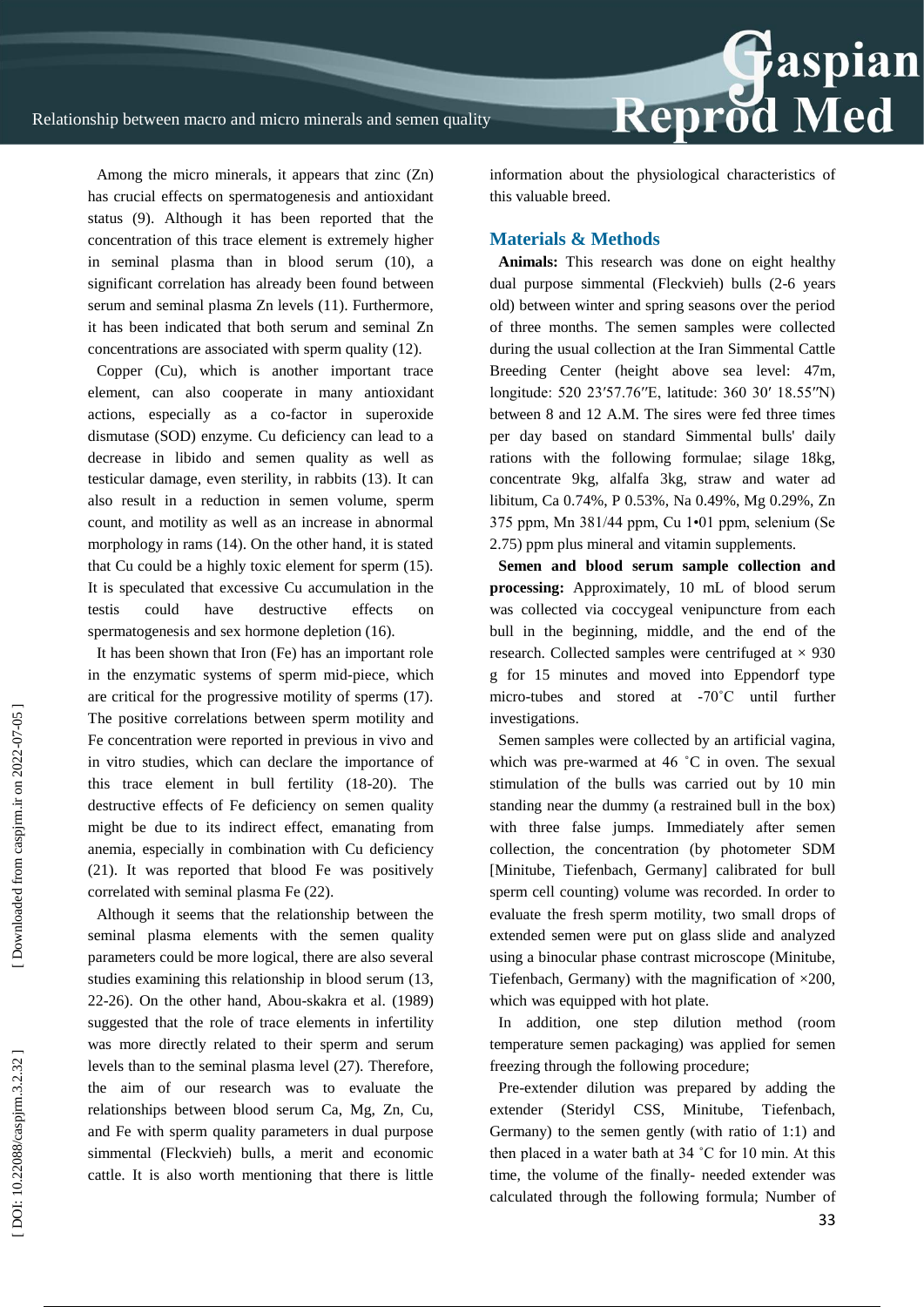

doses = (semen volume  $\times$  semen concentration  $\times$ progressive motile sperm  $\times$  morphologically normal sperm)  $\div$  (sperm per dose [15 million]). After 10 min, the final solution was prepared by adding the pre extender to the final calculated extender volume and then left it at room temperature  $(20-24 \degree C)$  for 15 min. After that, the semen was packed into the 0.5 ml straws (Minitube, Slovakia) with MPP Uno automated filling and sealing machine (Minitube, Tiefenbach, Germany) and placed on the loading and counting tray. Then, the packed straws were kept at 4 ˚C for 3 3 hours in a refrigerator in order to reach in equilibration stage. Finally, the equilibrated semen was put in a Mount Freezer device Refrigerator (Minitube, Tiefenbach, Germany) at  $-120$  °C for 10 min in order for the straws to freeze. The frozen straws were stored in separate goblets in the canisters of a liquid nitrogen container.

**Sperm viability and morphology evaluation:** The evaluation of sperm viability was carried out by eosin nigrosin (Minitube, Tiefenbach, Germany) staining, and spermac (Minitube, Wellington, South Africa) staining was applied for sperm morphological abnormalities. Both methods were performed by the examination of 200 sperms per sample under 400 x magnifications.

#### **Computer -assisted sperm analysis (CASA):**

Frozen thawed sperms motility was determined by CASA (Hooshmand Fanavar, Tehran, Iran) after thawing the semen at 37 ˚C for 40 second in water bath. Parameters such as progressive motility (PM), curvilinear velocity (VCL), straight line velocity (VSL), average path velocity (VAP), lateral head displacement (ALH), beat cross frequency (BCF), degrees of deviation (MAD), and linearity (LIN [VSL/VCL]) were evaluated. All analyses were performed by a light microscope, which was equipped with hot plate and maintained samples at 37 ˚C in a chamber (Sperm meter, Depth 10 micron, Surface Graticule, 100x 0.1 SQMM) to prevent sperm motility decrease during the analyses.

**Determination of blood serum macro and micro minerals:** The concentration of Ca, Mg, Zn, Cu, and Fe, was measured by flame atomic absorption spectrometry (Varian AA240FS, USA). Briefly, 1 ml of the whole blood was taken and digested with 5 ml 69 % of pure concentrated nitric acid (Merck, Germany). The wavelengths for the elements were: Zn (213.9 nm), Cu (324.7 nm), Fe (248.3 nm) (13), Ca (422.8 nm), and Mg (285.2) (28). The calibration curves were made using the standard solutions of various concentrations for each trace element.

**Statistical analysis:** All data were expressed as mean ± SEM. The correlation interaction was analyzed by Spearman's correlation coefficient test. In order to lucidly illustrate the interaction between the motility with enzymes status and semen quality parameters, the progressive motility of the frozen thawed semen (PMFT) was chosen as the main criterion, which was based on the study of Li et al. (2016). The results depicted that progressive motility was the main predictive factor for semen evaluation (29). Consider "normal" sperm motility to be 60% or greater. Our study, consistent with many other studies, regarded men with 40% or greater sperm motility as "normal".

Motility characteristics: Samples, based on progressive motility of frozen -thawed semen (PMFT), were divided into the following three groups: group 1  $\left(\frac{1}{40\%}\right)$  motility), group 2 (40 – 50% motility), and group 3 (>50%). The differences between -subject effects of PMFT in various groups, compared to sperm characteristics and enzymes status, were determined through the analysis of variance (Welch's ANOVA) test.

#### **Results**

**Effect of sperm motility alteration and blood mineral concentration:** All values such as scrotal circumferences (SC), semen quality parameters, and blood serum mineral concentration of the bulls are represented in Table 1. As expected, the viability and motility of fresh and frozen -thawed spermatozoa as well as all CASA parameters were significantly different in all three groups. It is worth noting that the Fe concentration in blood serum was found to be lower in group 3 than in other groups.

**Correlations between semen quality parameters and blood serum mineral status:** All correlations were shown in Table 2. No correlation was detected between SC with all semen parameters. The semen volume was negatively correlated with PMFT and serum Fe. The total abnormal morphology and the sperm tail abnormal morphology in both fresh and frozen -thawed conditions were correlated with CASA parameters, which indicated that sperm morphological abnormalities were directly associated with frozen thawed sperm quality. Also, there was a negative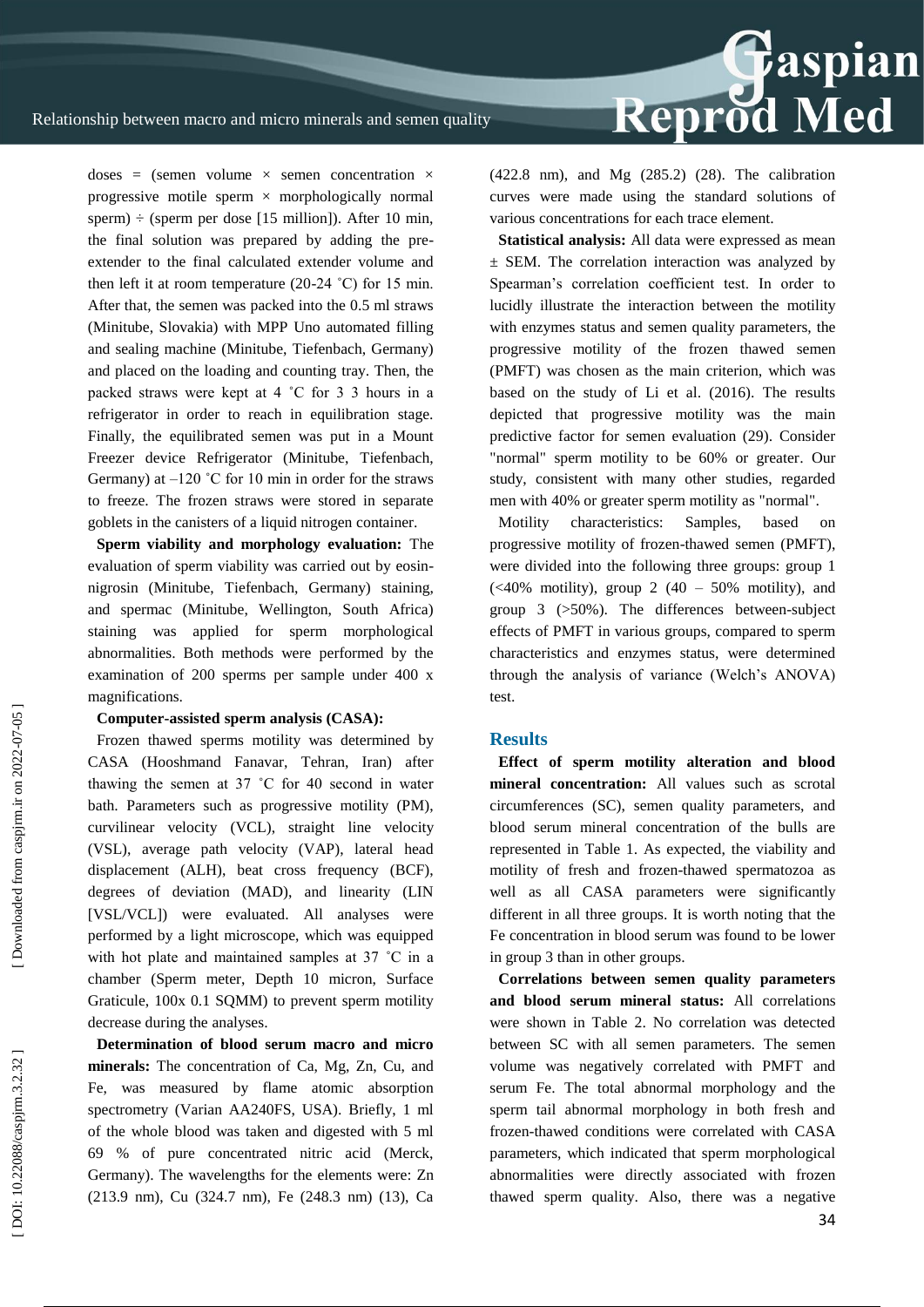

correlation found between serum zinc and sperm head abnormality after freezing. Interestingly, there was a significant negative correlation detected between Zn to Cu ratio with total sperm abnormal morphology

(AMFT) and sperm tail abnormal morphology (Tail FT) in frozen -thawed conditions and fresh sperm mid piece abnormality (Mid -piece BF).

| Parameters                                      | Group $1$                   | Group 2                   | Group3                    |
|-------------------------------------------------|-----------------------------|---------------------------|---------------------------|
|                                                 | $Mean \pm SE$               | $Mean \pm SE$             | $Mean \pm SE$             |
| Scrotal circumference (Cm)                      | $42.6 \pm 1.2^a$            | $42.3 \pm 0.9^{\circ}$    | $42.3 \pm 1.1^{\circ}$    |
| Semen volume (ml)                               | $8.9 \pm 1.2^{\rm a}$       | $8.4 \pm 1.4^{\rm a}$     | $6.7 \pm 0.9^{\rm a}$     |
| Semen concentration $(\times 10^6$ /ml)         | 1319.8 $\pm$                | $1495.3 \pm$              | $1441.5 \pm 90.1^a$       |
|                                                 | $78.2^{\rm a}$              | $119.8^{\text{a}}$        |                           |
| Total motility before freezing (%)              | $70.1 \pm 2.2^b$            | $79.5 \pm 0.2^{ab}$       | $82.2\pm1.0^{\rm a}$      |
| Progressive motility before freezing (%)        | $62.6 \pm 2.3^b$            | $74.5 \pm 0.2^{ab}$       | $77.2 \pm 1.0^a$          |
| Viability before freezing (%)                   | $74.9 \pm 4.7^b$            | $87.3 \pm 1.4^{\circ}$    | $85.1 \pm 1.1^{ab}$       |
| Abnormal morphology before freezing (%)         | $11.0 \pm 2.5^{\circ}$      | $7.8 \pm 1.8^a$           | $7.8 \pm 1.2^{\rm a}$     |
| Head abnormality before freezing (%)            | $3.1 \pm 1.0^a$             | $3.4 \pm 1.9^{\circ}$     | $1.9 \pm 0.5^{\text{a}}$  |
| Mid piece before freezing (%)                   | $1.9 \pm 0.3^{\circ}$       | $1.4 \pm 0.3^{\circ}$     | $1.3 \pm 0.4^{\rm a}$     |
| Tail abnormality before freezing (%)            | $5.1 \pm 1.3^{\circ}$       | $2.6 \pm 0.5^{\circ}$     | $4.1 \pm 0.8^a$           |
| Cytoplasmic droplet before freezing (%)         | $0.5 \pm 0.2^{\rm a}$       | $0.5 \pm 0.1^{\text{a}}$  | $0.5 \pm 0.1^{\text{a}}$  |
| Gross motility of frozen-thawed semen (%)       | $50.5 \pm 4.5^{\circ}$      | $70.5 \pm 0.9^b$          | $80.8 \pm 1.2^a$          |
| Progressive motility of frozen-thawed semen (%) | $26.8 \pm 3.3^{\circ}$      | $46.3 \pm 1.4^b$          | $57.4 \pm 1.7^{\rm a}$    |
| Average path velocity of frozen-thawed semen    | $25.7 \pm 3.2^{\circ}$      | $40.8 \pm 1.1^b$          |                           |
| $\mu$ m/s)                                      |                             |                           | $53.3 \pm 1.6^a$          |
| Curvilinear velocity of frozen-thawed semen     | $38.6 \pm 4.5$ <sup>c</sup> | $57.0 \pm 2.1^{\rm b}$    | $74.0 \pm 2.7^{\text{a}}$ |
| $(\mu m/s)$                                     |                             |                           |                           |
| Straight line velocity of frozen-thawed semen   | $21.4 \pm 2.9^{\circ}$      | $35.9 \pm 1.0^b$          | $47.1 \pm 1.6^a$          |
| $(\mu m/s)$                                     |                             |                           |                           |
| Linearity of frozen-thawed semen (%)            | $32.2 \pm 3.1$ <sup>c</sup> | $47.7 \pm 1.2^b$          | $55.9 \pm 1.3^a$          |
| Lateral head displacement of frozen-thawed      | $1.8 \pm 0.2^{\circ}$       | $2.34 \pm 0.09^b$         | $3.0 \pm 0.14^a$          |
|                                                 |                             |                           |                           |
| semen $(\mu m)$                                 | $0.6 \pm 0.1$ <sup>c</sup>  | $0.9 \pm 0.0^b$           | $1.2\pm0.1^{\rm a}$       |
| Beat cross frequency of frozen-thawed semen     |                             |                           |                           |
| (Hz)                                            | $17.9 \pm 2.4^{\rm b}$      | $25.5 \pm 1.8^a$          | $30.9 \pm 1.7^{\text{a}}$ |
| Degrees of deviation of frozen-thawed semen     | $43.2 \pm 4.0^b$            |                           |                           |
| Frozen-thawed sperm viability (%)               |                             | $70.0 \pm 2.9^{\rm a}$    | $71.6 \pm 2.2^a$          |
| Abnormal morphology of frozen-thawed            | $16.8 \pm 4.6^a$            | $8.3 \pm 2.0^a$           | $9.2 \pm 1.5^{\text{a}}$  |
| spermatozoa (%)                                 |                             |                           |                           |
| Head abnormality of frozen-thawed spermatozoa   | $5.3\pm1.8^{\rm a}$         | $2.7\pm0.9^{\rm a}$       | $2.1\pm0.7^{\rm a}$       |
| (% )                                            |                             |                           |                           |
| Mid-piece abnormality of frozen-thawed          | $2.1 \pm 0.5^{\rm a}$       | $1.8 \pm 0.5^{\rm a}$     | $1.9\pm0.4^{\rm a}$       |
| spermatozoa (%)                                 |                             |                           |                           |
| Tail abnormality of frozen-thawed spermatozoa   | $8.9 \pm 2.4^{\mathrm{a}}$  | $3.5 \pm 1.1^a$           | $4.7 \pm 0.9^a$           |
| (% )                                            |                             |                           |                           |
| Cytoplasmic droplet of frozen-thawed            | $0.6 \pm 0.2^{\rm a}$       | $0.3 \pm 0.2^{\rm a}$     | $0.5 \pm 0.1^a$           |
| spermatozoa (%)                                 |                             |                           |                           |
| Serum Zinc $(\mu g/dl)$                         | $126.7 \pm$                 | $124.6 \pm 26.5^a$        | $131.9 \pm 16.4^a$        |
|                                                 | $18.3^{\circ}$              |                           |                           |
| Serum Copper (µg/dl)                            | $96.6 \pm 13.1^a$           | $63.1 \pm 10.8^{\circ}$   | $81.3 \pm 9.9^{\rm a}$    |
| Serum Iron (mg/dl)                              | $2.3 \pm 0.1^{ab}$          | $2.5 \pm 0.2^{\rm a}$     | $1.9 \pm 0.1^{\rm b}$     |
| Serum Calcium (mg/dl)                           | $8.7 \pm 0.4^{\text{ a}}$   | $9.4 \pm 0.7^{\text{ a}}$ | $9.6 \pm 0.5^{\text{a}}$  |
| Serum Magnesium (mg/dl)                         | $2.4 \pm 0.2^{\text{ a}}$   | $2.4 \pm 0.2^{\rm a}$     | $2.7\pm0.1^{\rm a}$       |
| Serum Zinc to Copper ratio                      | $1.6 \pm 0.5^{\text{a}}$    | $2.5 \pm 0.7^{\rm a}$     | $2.0 \pm 0.4^a$           |
| Serum calcium to magnesium ratio                | $3.7 \pm 0.3^{\text{a}}$    | $4.1 \pm 0.6^a$           | $3.6 \pm 0.2^{\text{a}}$  |

Table 1. Scrotal circumferences, semen quality parameters, and blood serum minerals concentrations of dual -purpose Simmental (*Fleckvieh*) bulls (24 blood and 32 semen samples) in three\* groups study

\*Sample based on progressive motility of frozen -thawed semen (PMFT): Group 1  $\left(\frac{1}{9}\right)$  (<40% motility), Group 2 (40 – 50% motility), and Group 3 (>50%)

Different letters in the same line indicate a significant difference between the groups (*p*˂0.05).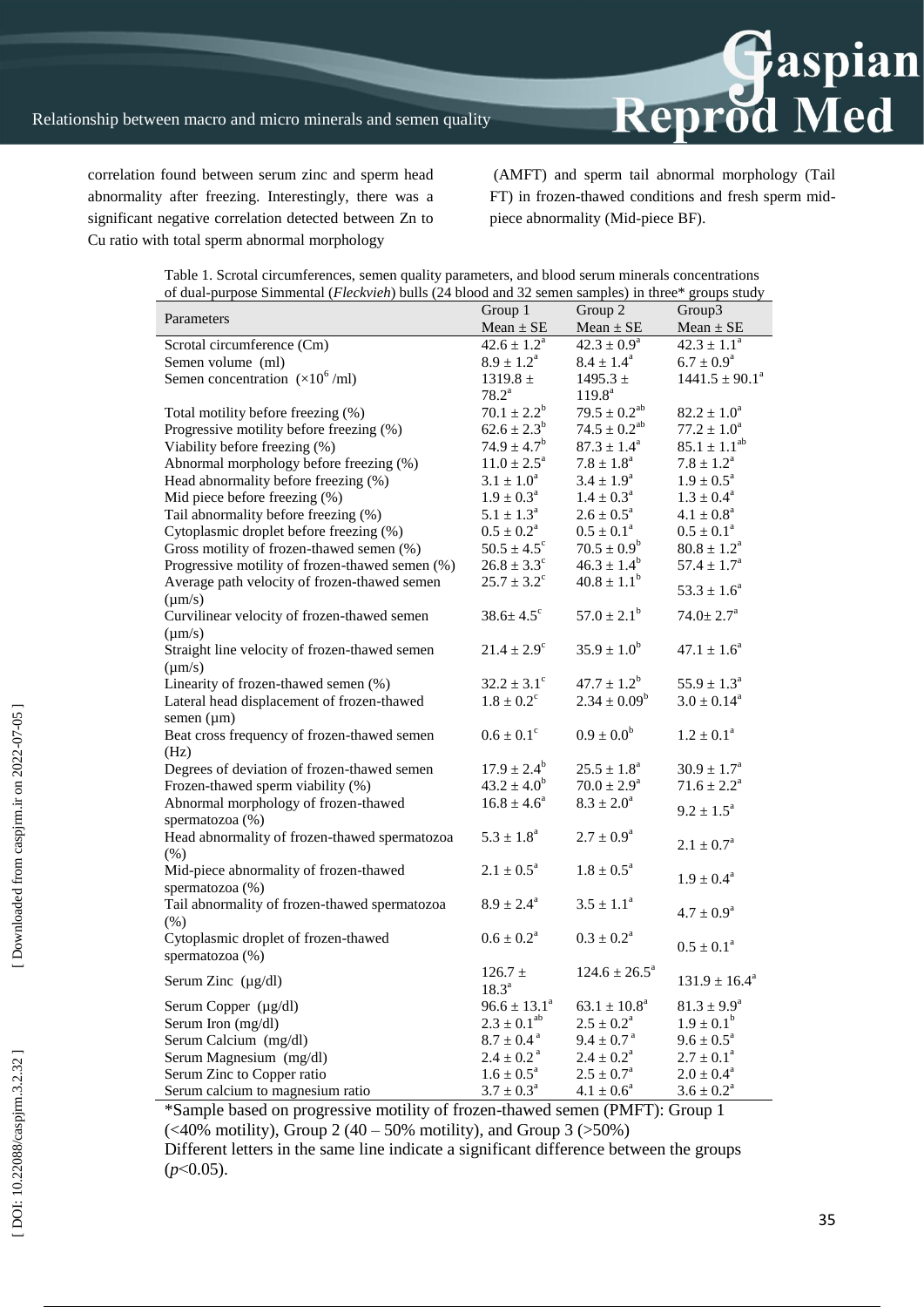

# Relationship between macro and micro minerals and semen quality

|                         |    | 결렬 주 다녀 행정 단체 더 뿌리해 대해 해 행정 행정 해 행정 하다 한 번 다 저 단체 좋다 저                   |     |         |                                                                  |
|-------------------------|----|--------------------------------------------------------------------------|-----|---------|------------------------------------------------------------------|
|                         |    | $\frac{1}{2}\frac{3}{8}$ S we we have a second contract of $\frac{1}{2}$ |     | "面的眼神可一 |                                                                  |
| 弍                       |    | 뭐 뿌려대려지면했듯따꾸려하려려져대며려주지했듯ㅎ                                                | 与弓  | 芍药琼脂山   |                                                                  |
| ٥                       |    | 딱 꼭찍득찍읫す뾱정뚜꽥턔뭬뭬뭬뭬ㅋㅋㅋㅋ대약뾱?                                                | 円井  | 적상적서    |                                                                  |
| a,                      |    | 복 14 다 ? ? 안 못 똑 똑 두 ? 두 ? ? ? ? ? ? ? ? ? ? ? ? ? 좀 ? ? ?               | 号段  | 特特州     |                                                                  |
| õ                       |    | H 53551341141533559555999981                                             | ত্ৰ | ヴー      |                                                                  |
| $\overline{\mathbf{a}}$ |    | 목 유용주의자전등증증적자자자작책명목목적자의증능단                                               | 丹芍  |         |                                                                  |
|                         |    | <b>B-</b> I sa 8 5 5 h ann an 5 5 5 5 5 6 6 6 7 6 7 8 7 8 7              |     |         |                                                                  |
|                         |    | مرم مقامة فليونون فيفرقوهم ستعملونه فيقرندند                             |     |         |                                                                  |
|                         |    | a<br>a seadh daraigh an dalas dada da baida da dan dan dan darai da m    |     |         |                                                                  |
| 置に                      |    | s gang <b>isatas</b> tanggang ang tan                                    |     |         |                                                                  |
| 5                       |    | - هوهو کو تو مواده مواد سهم هو مواد ن                                    |     |         |                                                                  |
| E                       |    | ማ ማማኪ ከክን ማማማ ማማ ከክክክ ከክክ                                                |     |         |                                                                  |
| E                       |    | <u>ል አከምመመል አይል አል</u> <b>¤ # # # # # #</b> #                            |     |         |                                                                  |
| R                       |    | 의 의미 maja maja 고민역의 제작 maja maja -                                       |     |         |                                                                  |
| 四                       |    | 백 단대 m m 백명 민주대의 제도 특도로 …                                                |     |         |                                                                  |
| <b>SF</b>               |    | ። 단체적 복색적 주목적 복복복 복색 ·                                                   |     |         |                                                                  |
| E                       |    |                                                                          |     |         |                                                                  |
| 텯                       |    | 甲 弓叫的的过去分词弓形的复数一                                                         |     |         |                                                                  |
| E                       |    | 网 可科梅科海原节芍药用葡萄汁                                                          |     |         |                                                                  |
| <b>Fact</b>             |    | 可 行政無無無無限的行政性無一                                                          |     |         |                                                                  |
| E                       |    | 明 马特舞舞舞舞马马布特一                                                            |     |         | ignificant at < 0.01 level                                       |
|                         |    | <b>卷轴</b> 199 网络砖阿萨科穆林砖--                                                |     |         |                                                                  |
|                         |    | <b>프트</b> 의 주목적작목의학부                                                     |     |         |                                                                  |
| <b>Nighter</b>          | E, | គេមិត្តជុះ ពេ                                                            |     |         |                                                                  |
| Jn                      | 鄂  | 再再用再用的                                                                   |     |         |                                                                  |
| 3                       |    | 招渡其市場                                                                    |     |         |                                                                  |
| 巨                       | 詩  | 当時間                                                                      |     |         |                                                                  |
| <b>FDCT</b>             | 殍  | 덕대는                                                                      |     |         |                                                                  |
| 图                       | 殍  | 药器的                                                                      |     |         | *Correlation is significant at < 0.05 level, ** Correlation is s |
| ā                       | 設  |                                                                          |     |         |                                                                  |
| ē                       | z, |                                                                          |     |         |                                                                  |
| lS.                     |    |                                                                          |     |         |                                                                  |
|                         | ×  |                                                                          |     |         |                                                                  |

of stocen-charact spermatozoa (Tail FT), Cytoplasmic droplet of frozen-charact spermatozoa (Cy:D FT), Serum Concert (Com), Serum Concert Irel, Serum (Cas), Serum Magnesium (Mg), serum Zinc to before freezing (AMBF). Head abnormality before freezing (Head BF), before freezing (Malabovechic freezing (Tail BF), Cytoplasmic dropht before freezing (Cy.D BF), Gross motility of Abbreviations: Scrotal circumference (SC), Semen volume (Vol), Sement occursions and the content of the propositive content of the feeding (PMBF), Viability before freezing (VBF), Aboommal morphology frozen-hawed semen (GMFT), Progressive notality of frozen-hawed semen (PMFT), Average para discussions and analyzing the sement (WHFT), Straight line velocity of frozen-hawed semen (VSLFT), linearity of frozen-thaved semen (LINFT), Lateral brad displacement of frozen-thaved semen year of sement sement (BCFFT), Degrees of deviation of frozen-thaved semen (MADFT), Frozen-thawed sperm visibility (VFT), Abnormal morphology of frozen-thawed spermatoxot (AMFT), Head abnormality of frozen-thawed spermatozoa (Head FT), Mid-piece abnormality of frozen-thawed spermatozoa (Mid-piece FT), Tai opper ratio (Zn Cu ratio), serum Calcium to Magnesium ratio (Ca.Mo ratio).

Table 2. Correlation of scrotal circumferences, semen quality parameters, and blood serum minerals concentrations of dual-purpose Simmental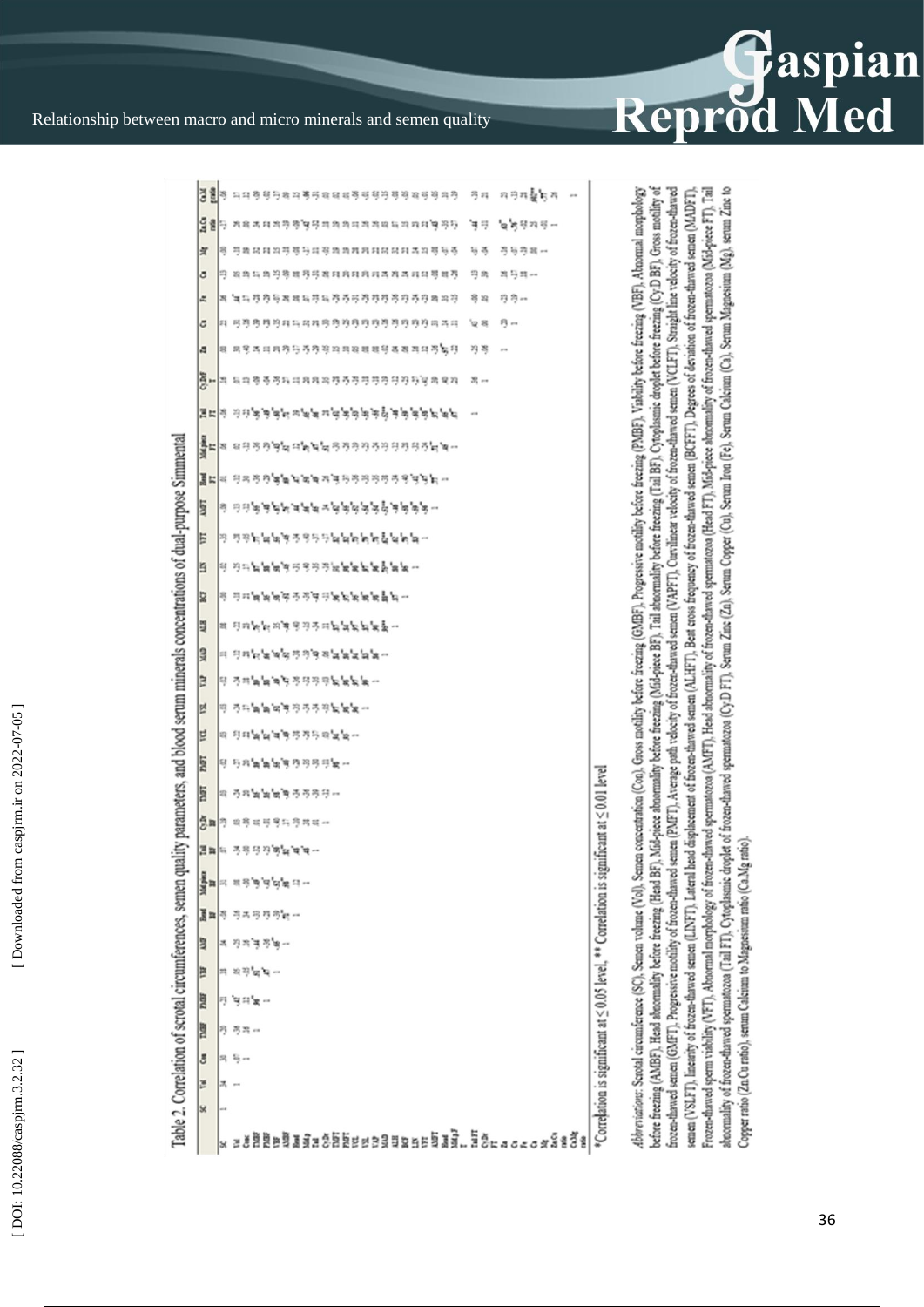

A quick look at the existing literature indicates that the differences in blood serum and seminal plasma Ca concentrations were not statistically significant in both normal fertile and infertile men in Wong's et al. study (24). There was a significant positive correlation found between blood Ca and sperm motility in bulls, suggesting that Ca blood concentrations were responsible for concentrations in seminal plasma (25). Although the serum concentration of Ca was greater than those of the other two groups in our study, this difference was not significant. The inconsistency of the results obtained from our research, compared with Machal's et al. (2002), could be due to the classification of data based on PMFT in our study. It was also reported that blood and seminal plasma Mg concentrations were not different between fertile and infertile men (24), which is in agreement with the results of our study. Liang et al. (2016), nevertheless, reported that seminal Cu to Mg ratio was negatively correlated with sperm concentrations (30). Our findings demonstrated that serum Ca to Mg ratio was not correlated with semen quality parameters.

Xu et al. (1993) reported that there was a significant positive correlation between the blood and seminal plasma concentrations of zinc. They concluded that essential trace elements may contribute to maintain the physiological equilibrium between blood and seminal plasma (10). Several studies failed to find any correlations between semen quality and blood zinc concentrations (22, 23, 31, 32). In the same vein, our findings did not show any significant correlations, either. We only found negative correlations between serum zinc and sperm head abnormality after freezing. Wong et al. reported that although zinc concentrations in both blood and seminal plasma were not different between fertile and infertile men, there were significant correlations found between blood Zn level and sperm concentrations, and motility and morphology (24). Moreover, Eggert et al. (2002) reported that both serum and seminal zinc levels of infertile patients were lower than those of normal fertile men (33). Although the Zn serum levels (which represent the excellent sperm quality) were highest in group 3 among the three groups in our study, this difference is not significant.

Nonetheless, Yuyan et al. (2008) reported that by increasing serum zinc levels, sperm viability decreased and sperm abnormal morphology increased. Furthermore, they concluded that when the concentration of zinc becomes less than 870 µm/l, the risk of asthenozoospermia will increase (34). Akinloye et al. (2011) also reported that the serum concentration of zinc was significantly higher in oligozoospermic patients compared to the normal fertile and azospermic men. They reported that there was a significant inverse correlation between serum Zn and sperm count, which is inconsistent with the results of some studies (35, 36) and consistent with those of others (37 -39), including ours.

Reprod Med

There are two studies reporting that serum Cu concentration was higher than seminal plasma (24, 26). There was a significant positive correlation found between blood Cu concentrations with sperm count and motility in bulls (Machal et al., 2002), suggesting that the blood concentrations of Cu corresponded with its concentrations in seminal plasma (25). There were also significant correlations between Cu concentrations and sperm count, and motility and abnormal morphology  $(40)$ .

Another study also reported that Cu blood concentration was correlated with sperm motility (24). Some studies mentioned that the blood concentrations had no correlations with semen quality (22). On the other hand, the adverse effect of high liver Cu concentrations on sperm morphology was shown in impala (41). We also found a weak positive correlation between serum Cu and tail abnormal morphology after freezing. Moreover, Yuyan et al. (2008) reported that sperm progressive motility was significantly reduced by increasing the serum Cu concentrations (34). In addition, there was a significant correlation found between serum Cu and a decrease in sperm motility and viability (42), which do not support our results. Our findings showed that although the highest serum Cu levels were assigned to group 1, this difference was not significant among the three groups. On the other hand, the serum Zn to Cu ratio in our study was negatively correlated with sperm mid-piece abnormality in fresh semen, the total abnormal morphology of frozen thawed semen and the frozen thawed sperm tail abnormality. Regarding these results and those of Ackerman et al. (1999) research (41), it can be interpreted that excessive Cu level could be destructive for sperm normal morphology.

Akalin et al. (2015) reported that the blood concentrations of Fe had no correlations with any of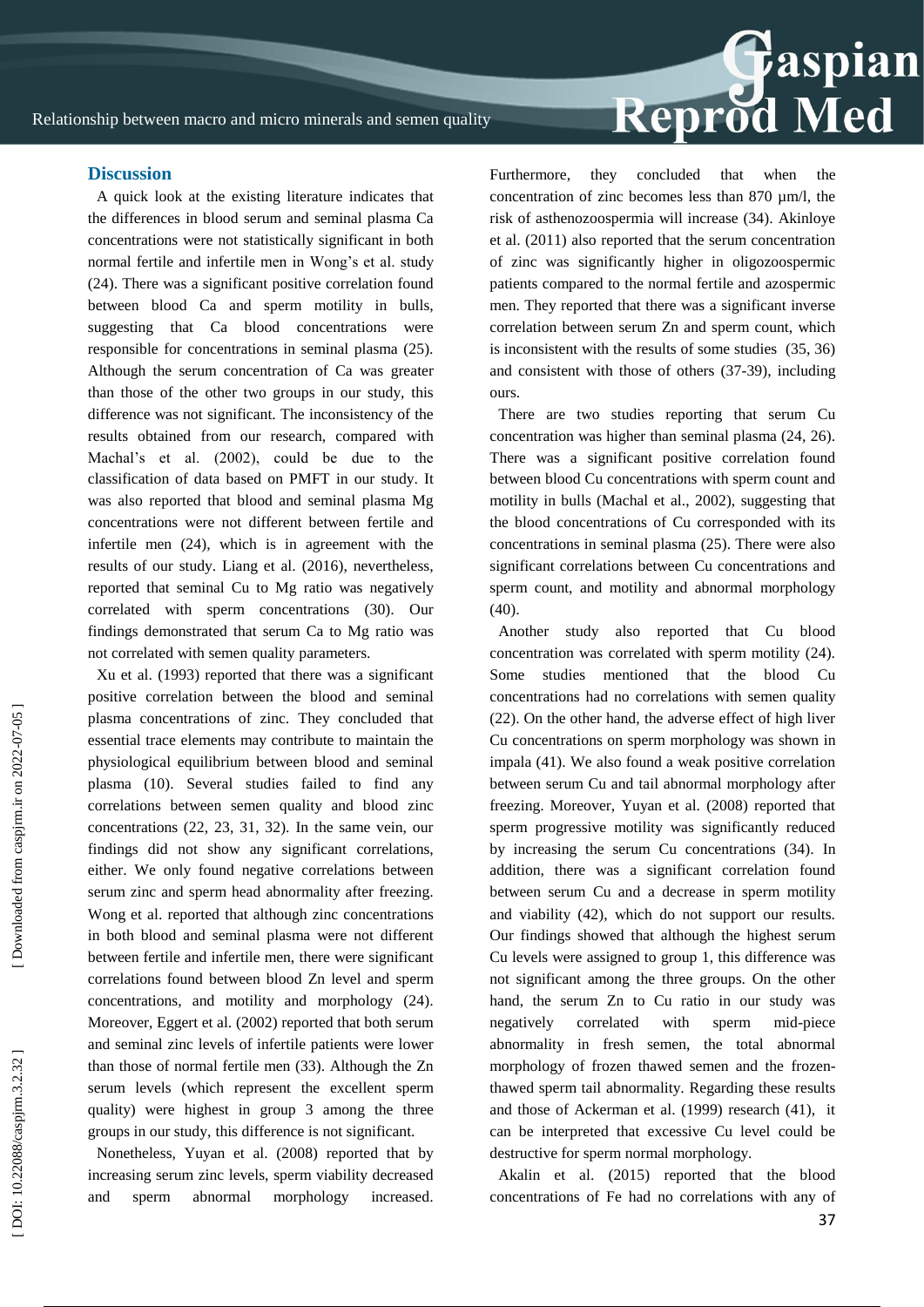the sperm characteristics in rams (22). Interestingly, our results showed that the serum Fe concentrations were significantly higher in the group 1 (and positively correlated with semen volume). Although the semen volumes were not significantly different among the three PMFT groups in our study, the mean volumes of the groups were as follows: group 1, group 2, and group 3, respectively. Therefore, we presumed that the excessive serum Fe could directly correlate with low sperm motility and indirectly with low semen concentrations due to the increasing volume of the semen. It is worth noting that the results firmly established the notion that progressive motility and semen concentration are two most important parameters in male fertility potential evaluation.

According to the results of our study, it appears that the sole measuring of the serum levels of Ca, Mg, Cu, Zn, and Fe, which can play a pivotal role in male reproductive physiology, is not a sufficient indicator for predicting the breeding soundness of a bull or the fertility evaluation of men.

#### **Conclusion**

In conclusion, we can say that among these minerals, serum Zn and Fe may have positive and negative influences on sperm motility, respectively. We recommend that in order to exactly evaluate the semen quality, it is imperative to determine serum and seminal plasma minerals and some important antioxidant enzymes such as catalase, superoxide dismutase, and glutathione peroxidase or the total antioxidant capacity. In addition, their relationships with sperm quality parameters could also reveal some important evidence, which may lead to a deeper understanding of male reproductive physiology.

## **Acknowledgements**

This research was supported by a research grant (grant number: 9710/105) from Amol University of Special Modern Technologies, Amol, Iran. We would like to thank the authorities in Iran Simmental Cattle Breeding Center (Amard Dam Tabarestan [ADT] Company), especially Mr. Heshmat Allah Jamali, the CEO of the ADT Co., who was the first person, officially importing the frozen semen and embryo of Fleckvieh breed to Iran in 1991 and 2000, respectively. In addition, we sincerely thank the employees of Iran Simmental Cattle Breeding Center: Mr. MasoudBabaei, Mr. MortezaFani, Mr. Armin Khaki, Mr. Abed Zarghami, and Mr. Adel Alinezhad for their cooperation in semen collection and freezing procedure.

### **Conflicts of Interest**

The authors declare that they have no competing interests.

#### **References**

- 1. Hamamah S, Gatti J -L. Role of the ionic environment and internal pH on sperm activity. Human reproduction. 1998;13(suppl\_4):20 -30.
- 2. Fraser LR. Minimum and maximum extracellular Ca2+ requirements during mouse sperm capacitation and fertilization in vitro. Reproduction. 1987;81(1):77 -89.
- 3. Hong C, Chiang B, Turner P. Calcium ion is the key regulator of human sperm function. The Lancet. 1984;324(8417-8418):1449-1451.
- 4. Yanagimachi R, Usui N. Calcium dependence of the acrosome reaction and activation of guinea pig spermatozoa. Experimental cell research. 1974;89(1):161 - 174.
- 5. Abdel -Rahman H, El -Belely M, Al -Qarawi A, El Mougy S. The relationship between semen quality and mineral composition of semen in various ram breeds. Small Ruminant Research. 2000;38(1):45 - 49.
- 6. Kiliç S, Sarica K, Yaman Ö, Soygür T, Göğüş O, Yaman S. Effect of total and ionized calcium levels of seminal fluid on sperm motility. Urologia internationalis. 1996;56(4):215 -218.
- 7. Yasothai R. Importance of minerals on reproduction in dairy cattle. International Journal of Science, Environment. 2014;3(6):2051 -2057.
- 8. Juyena NS, Stelletta C. Seminal plasma: an essential attribute to spermatozoa. Journal of andrology. 2012;33(4):536 - 251.
- 9. Apgar J. Zinc and reproduction. Annual Review of Nutrition. 1985;5(1):43-68.
- 10. Xu B, Chia S -E, Ong C -N. Concentrations of cadmium, lead, selenium, and zinc in human blood and seminal plasma. Biological trace element research. 1994;40(1):49 -57.
- 11. Mohan H, Verma J, Singh I, Mohan P, Marwah S, Singh P. Inter -relationship of zinc levels in serum and semen in oligospermic infertile patients and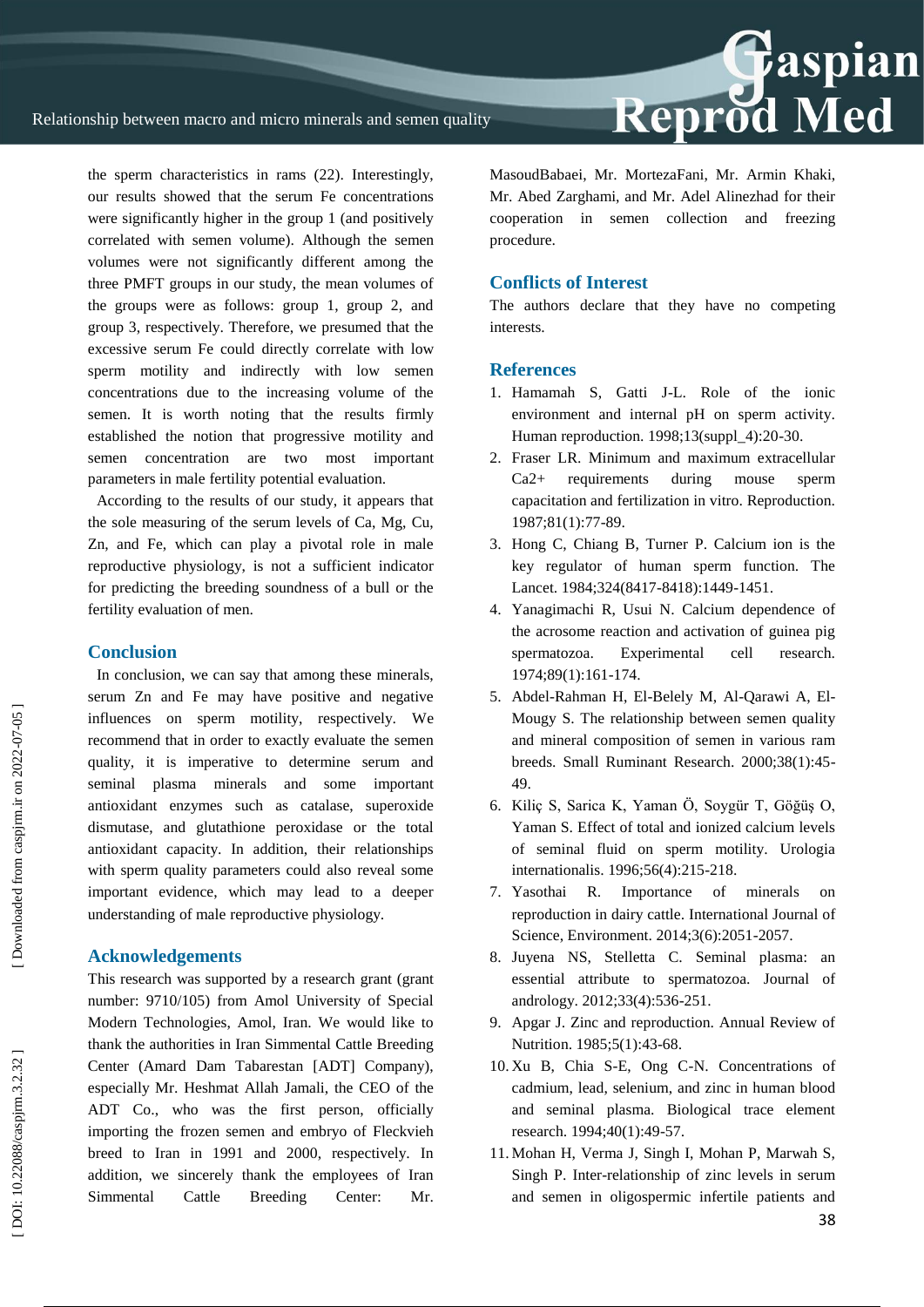fertile males. Indian journal of pathology & microbiology. 1997;40(4):451 -455.

- 12. Zhao R, Xiong C. Zinc content analysis in serum, seminal plasma and spermatozoa of asthenozoospermic and oligoasthenozoospermic patients. Zhonghua nan ke xue= National journal of andrology. 2005;11(9):680 -682.
- 13. Qureshi IZ, Abbas Q. Modulation of testicular and whole blood trace element concentrations in conjunction with testosterone release following kisspeptin administration in male rabbits (Oryctolagus cuniculus). Biological trace element research. 2013;154(2):210 -216.
- 14. Van FN, Van CN. The influence of experimentally induced copper deficiency on the fertility of rams. I. Semen parameters and peripheral plasma androgen concentration. Journal of the South African Veterinary Association. 1989;60(1):28 -31.
- 15. Skandhan K. Review on copper in male reproduction and contraception. Revue française de gynécologie et d'obstétrique. 1992;87(12):594 -598.
- 16. Liu J, Yang X, Sun X, Zhuang C, Xu F, Li Y. Suppressive effects of copper sulfate accumulation on the spermatogenesis of rats. Biological trace element research. 2016;174(2):356 - 361.
- 17. Kruczynski D, Passia D. Distribution of heavy metals in human ejaculat e--a histochemical study. Acta histochemica. 1986;79(2):187 - 192.
- 18. Kanwal M, Rehman N, Ahmad N, Samad H, Uh Rehman Z, Akhtarand S. Bulk cations and trace elements in the Nili -Ravi buffalo and crossbred cow bull semen. Int J Agric Biol. 2000;2:302 -305.
- 19 . Tvrdá E, Knazická Z, Lukácová J, Schneidgenová M, Massányi P, Goc Z, et al. Relationships between iron and copper content, motility characteristics and antioxidant status in bovine seminal plasma. The Journal of Microbiology, Biotechnology and Food Sciences. 2012;2(2):536.
- 20. Knazická Z, Lukácová J, Tvrdá E, Gren A, Goc Z, Massányi P, et al. In vitro assessment of iron effect on the spermatozoa motility parameters. The Journal of Microbiology, Biotechnology and Food Sciences. 2012;2(2):414.
- 21. Tvrda E, Peer R, Sikka SC, Agarwal A. Iron and copper in male reproduction: a double -edged sword. Journal of assisted reproduction and genetics. 2015;32(1):3 -16.
- 22. Akalın PP, Bülbül B, Çoyan K, Başpınar N, Kırbaş M, Bucak MN, et al. Relationship of blood and seminal plasma ceruloplasmin, copper, iron and cadmium concentrations with sperm quality in Merino rams. Small Ruminant Research. 2015;133:135 -139.
- 23. Xu B, Chia S -E, Tsakok M, Ong C -N. Trace elements in blood and seminal plasma and their relationship to sperm quality. Reproductive Toxicology. 1993;7(6):613 -618.
- 24. Wong WY, Flik G, Groenen PM, Swinkels DW, Thomas CM, Copius -Peereboom JH, et al. The impact of calcium, magnesium, zinc, and copper in blood and seminal plasma on semen parameters in men. Reproductive toxicology. 2001;15(2):131-136.
- 25. Machal L, Chladek G, Strakova E. Copper, phosphorus and calcium in bovine blood and seminal plasma in relation to semen quality. Journal of Animal and Feed Sciences. 2002;11(3):425 - 436.
- 26. Akinloye O, Abbiyesuku FM, Oguntibeju OO, Arowojolu AO, Truter EJ. The impact of blood and seminal plasma zinc and copper concentrations on spermogram and hormonal changes in infertile Nigerian men. Reproductive biology. 2011;11(2):83 -97.
- 27. Abou -Shakra FR, Ward NI, Everard DM. The role of trace elements in male infertility. Fertility and sterility. 1989;52(2):307-310.
- 28.Bai Y, Ouyang J, Chen M. Simultaneous determination of calcium and magnesium in urines by flame atomic absorption spectrometry. Guang pu xue yu guang pu fen xi= Guang pu. 2004;24(8):1016 -1019.
- 29. Li Y, Kalo D, Zeron Y, Roth Z. Progressive motility –a potential predictive parameter for semen fertilization capacity in bovines. Zygote. 2016;24(1):70 -82.
- 30. Liang H, Miao M, Chen J, Chen K, Wu B, Dai Q, et al. The association between calcium, magnesium, and ratio of calcium/magnesium in seminal plasma and sperm quality. Biological trace element research. 2016;174(1):1 -7.
- 31. Umeyama T, Ishikawa H, Takeshima H, Yoshii S, Koiso K. A comparative study of seminal trace elements in fertile and infertile men. Fertility and sterility. 1986;46(3):494 -499.